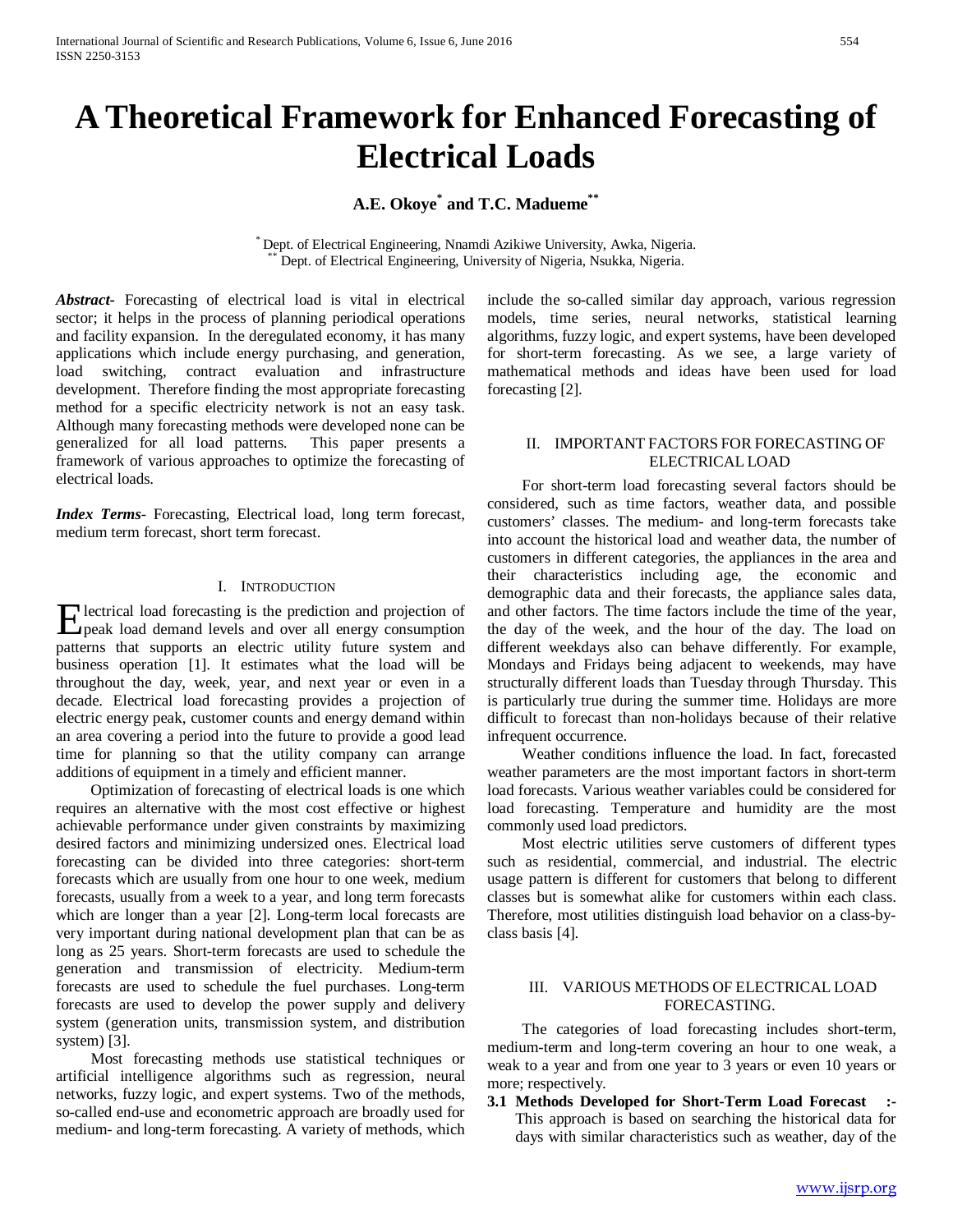week and the date. In daily forecast in a week, the electricity consumption in normal working days is expected to be of high demand between 7.00pm to 11.00pm and lowest between mid-nights and 3.00am the next morning. The lowest electrical power demand is recorded between February to May because of dry season but demand appreciated from June and got to apex by August to September when the raining season and cold are at highest [2].

**3.1.1 Regression Load Forecasting Method:**- This is one of the most widely used statistical techniques employed in electric load forecasting to model the relationship of load consumption in relation to weather, type of day and customer class.

In [5], we see several regression models for the next day peak forecasting; incorporating deterministic influences such as holidays, stochastic influences like average loads and exogenous influences such as weather.

- **3.1.2 Time Series Load Forecasting Method:-** This method is based on the assumption that the data have an internal structure, such as autocorrelation, trend, or seasonal variation; which it detects and explores. Load generally depends on the weather and time of day; therefore autoregressive integrated moving average of time series method is the most natural tool for load forecasting among the classical time series models [6].
- **3.1.3 Neural Network Short-Term Load Forecasting (NNSTLF) Method:**-This method can also be called artificial neural networks and are essentially non-linear circuits that have the ability to do non-linear curve fitting. The outputs of an artificial neural network are some linear or non-linear mathematical function of its inputs. The most popular Artificial Neural Network architecture for electric load forecasting is back propagation. Back propagation neural networks use continuously valued functions and supervised learning [7]. Further, a multi-layered feed forward Artificial Neural Networks for Short-Time Load Forecasting system was developed and implemented by [8]. In the model, three types of variables are used as inputs to the neural network: season related inputs, weather related inputs, and historical loads.
- **3.1.4 Expert System Load Forecasting Method:-**This load forecasting method incorporates rules and procedures used by human experts in the field of interest into software that is then able to automatically make forecasts without human assistance [7]. Rule based forecasting makes use of rules, which often heuristic in nature, to do accurate forecasting. This rule base is complemented by a parameter database that varies from site to site but with low forecasting errors.
- **3.1.5 Fuzzy Logic Short-Term Forecasting Method:-** Fuzzy logic is a generalization of the usual Boolean logic used for digital circuit design. An input under Boolean logic takes on a truth value of "O" or "1". Fuzzy logic is basically a multi valued logic that allows intermediate values to be defined between conventional evaluations like "yes" and no", "true" and "false" to

include a more human-like way of thinking in the programming of computer. [9].

**3.1.6 Statistical Learning Algorithms for Short-term Forecasting:-** Statistical approaches usually require a mathematical model that represents load as function of different factors such as time, weather, and customer class. The development, improvements, and investigation of the appropriate mathematical tools led to the development of more accurate load forecasting techniques that was lacking in the other entire shortterm load forecasting methods [10] discussed above.

 Two important categories of mathematical models are: additive models and multiplication models. The former is when the forecast load is the sum of a number of components and the latter represents the product of a number of factors [11]. In their work [11] presented an additive model that takes the form of predicting load as the function of four components:

 $L = L_{n+} L_{n+} L_{r+} L_{r-} \ldots \ldots \ldots \ldots \ldots (2.1)$ 

Where, L is the total load,  $L_n$  represents the "normal" part of the load, which is a set of standardized load shapes for each "type" of day that has been identified as occurring throughout the year (Similar day Approach),  $\mathbb{E}_{\text{m}}$  represents the weather sensitive part of the load,  $L<sub>s</sub>$  is a special event component that creates a substandard deviation from the usual load pattern and  $\mathbb{I}_{r}$  is a random noise component. They also suggested electricity pricing as additional term that can be included in the model. Therefore giving

 $L = L_{n+} L_{n+} L_{n+} L_{n+} L_{n-} L_{n-}$  (2.2) Where,  $\mathbb{E}_{\mathbb{P}}$  represents electricity price

 Naturally, price fluctuation affects electricity consumption. It was reported that accurate estimates were achieved more quickly with the inclusion of price data.

 The second category is the multiplication model of the form [12]  $L = L_m F_w F_r F_r$  . . . . . . (2.3)

Where,  $L_n$  is the normal (base) load and the correction factors,  $\mathbb{F}_m$ ,  $\mathbb{F}_r$  and  $\mathbb{F}_r$  are positive numbers that can increase or decrease the overall load,

 $\mathbb{F}_{\!x}$  represents current weather,  $\mathbb{F}_{\!x}$  represents special events, and  $\mathbb{F}_{\!x}$ represents random fluctuation,  $\mathbb{F}_{\mathbb{F}}$  for electricity pricing and  $F_{g}$ for load growth can also be included to have;

$$
L = L_{\pi} F_{\pi} F_{\pi} F_{\tau} F_{\pi} F_{\pi}
$$
 (2.4)

**[ 3.1.7 Support Vector Machines (SVMs):-** Support vector Machines are a more recent powerful technique for solving classification and regression problems. It was originated from Vapnik's statistical learning theory [10]. The SVMs use simple linear functions to create linear decision boundaries in the new space. It has the advantages of performing a non linear mapping of the input data into a high dimensional space employing kernel function [13].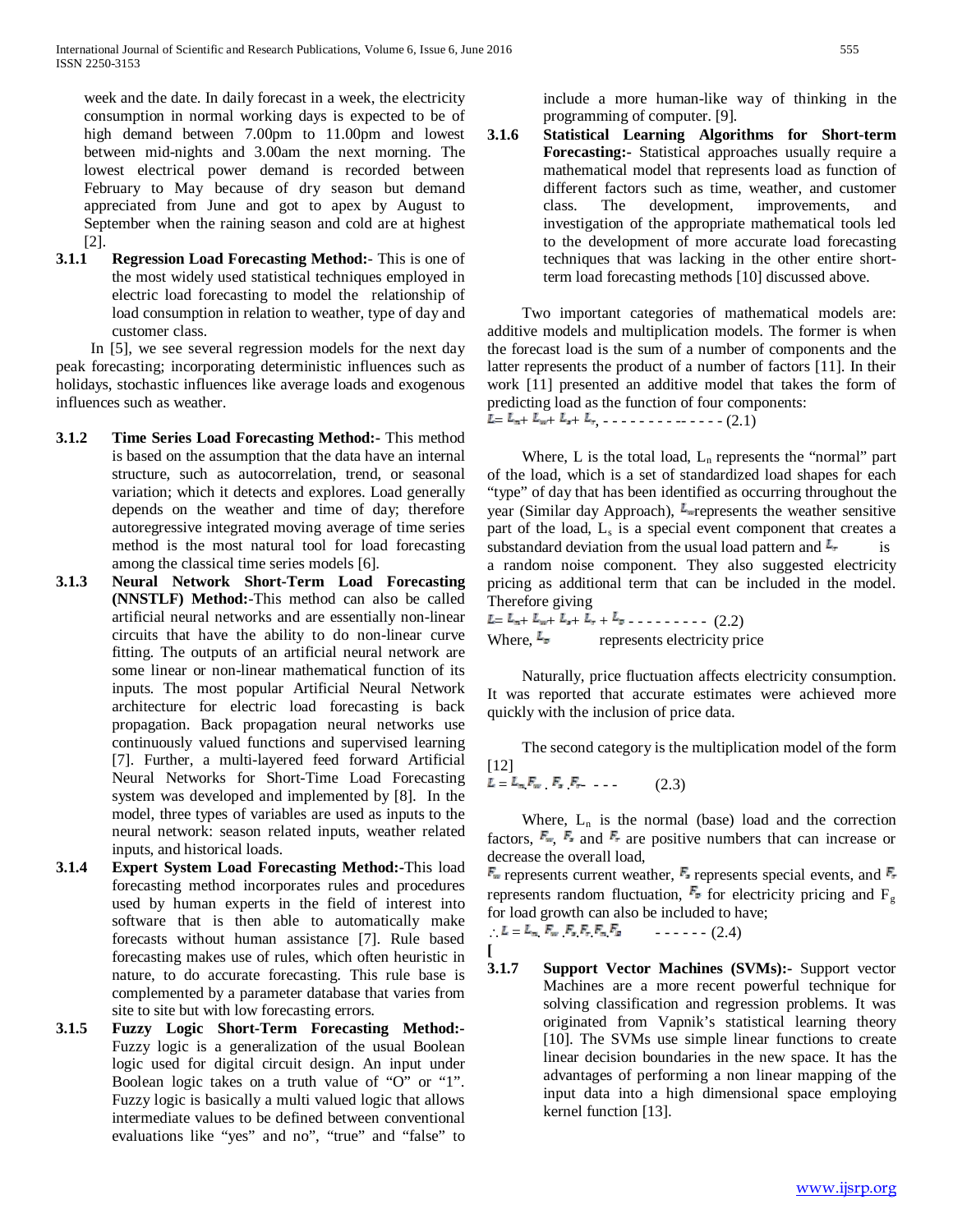#### **3.2 Medium – Term Load Forecasting (MTLF) Methods**

**3.2.1 End-Use Method of Load Forecasting:**- This model involve direct estimates of energy consumption considering using extensive information on end-use appliances, their age, sizes of houses, end-use customers, customer behavior, population dynamics and technological changes.

 The end-use models focus on the various uses of electricity in the residential, commercial, and industrial sector. These models are based on the principle that electricity demand is derived from customer's demand for high cooling, heating, refrigeration, etc. In effects, end-use models explain energy demand as a function of the number of appliances in the market [14].

 Ideally, this end-use approach is very accurate but has the disadvantage of being sensitive to the amount and quality of enduse data.

## **3.2.2 Econometric method of load forecasting**

 This approach combines both economic theory and statistical techniques for forecasting electricity demand. It estimates the relationships between energy consumptions (dependent variables) and factors influencing consumption. The relationship of these two factors is estimated by the least squares method or time series methods. Historical energy and peak demand models were classified by methodology (statistical econometric end-use analysis) and demand class (residential, commercial, and industrial).. The other factors to be considered that influence consumption are weather, economic and other variables [15].

 This approach is accurate since estimates are assembled using recent historical data. However, integration of the econometric approach into the end-use approach introduces behavioural components into the end-use equations and this is its disadvantage.

#### **3.2.3 Statistical Model-based Learning**

 The end use and econometric methods above require a large amount of information relevant to appliances, customers, econometrics, etc making the application very complicated and requires human participation. In addition such information is often not available regarding particular customers, resulting in the use of an "average" customer or average customers for different type of customers. Therefore, the characteristics for particular area may be different from the utility which may not be available resulting in average value use [16] [17].  $L(t) = F (d(t) h(t)) f(w(t)) + R(t)$  . . . . . (2.5)

Where,  $\mathbb{L}(\mathbf{t})$  is the actual load of time t,  $\mathbf{d}(\mathbf{t})$  is the day of the week,  $h(t)$  is the hour of the day,  $f(d, h)$  is the daily and hourly component,  $\mathbf{w}(t)$  is the weather data that include the temperature and humidity,  $f(w)$  is the weather factor and  $F(t)$  is the random error.

The  $\mathbf{w}(\mathbf{t})$  is a vector that consists of the current and lagged weather variables which reflects not only the current weather conditions but also on the weather during previous hours and days.

To estimate the weather factor  $f(w)$ , the regression model is used.  $f(w) = \beta_0 + \sum \beta_i X_i$  . . . . . . . . . . . . . . . (2.6)

Where,  $\beta_{\alpha}$ ,  $\beta_{i}$  are the regression coefficients and  $X_{i}$  are explanatory variables which are non linear functions of current and past weather parameters.

#### **3.3** L**ong – Term Load Forecasting (LTLF) Method**

 Long term electric load demand forecasting spans from one year through three years to fifteen years and presents the first step in planning and developing future generation, transmission and distribution facilities in a power system [18].

 Accurate long-term demand forecasting plays an essential role for electric power system planning. It ensures load demand forecasting to have enough time to plan for long-term maintenance, construction scheduling for developing new generation facilities, purchasing of generating units, developing transmission and distribution systems.

 Unfortunately, it is difficult to forecast load demand accurately over a long planning period of several years [19] [20].

- **3.3.1 Trend Analysis in Long Term Load Forecasting:-** This method extends past rates of electricity demand to the future. It focuses on past changes or movements in electricity demand and uses them to predict future changes in electricity demand. The advantage of trend analysis is that, it is simple, quick and inexpensive to perform but have the disadvantage of producing only one result, the future electricity demand [21].
- **3.3.2 End-Use Models in Long-Term Load Forecasting:-** This method has been explained earlier in the medium term load forecasting methods. End-use forecasting method predicts the energy consumptions and the load factor could be calculated thus:

*Load factor = Average – Load Demand Peak – Load* 

*Demand* 

*= Annual Kwh Energy\_\_\_\_\_\_\_\_\_\_\_ Peak – Load Demand x 8760 hrs/years-----*

*(2.7)*

 The long-term end use forecasting method has the disadvantage that most end-use models assume a constant relationship between electricity and end-use (electricity per appliance).

**3.3.3 Econometric Model of Long-Term Forecasting:-** This method has been explained earlier in the medium term load forecasting methods**.** The advantage is that it provides detailed information on future electricity demand increases, and also on how electricity demand is affected by all the various factors [2], [22] and [23].

#### **3.3.4 Artificial Intelligence Based Methods:**

 Artificial Neural Networks (ANNs), have succeeded in several power system problems, such as planning, control, analysis, protection, design, load forecasting, security analysis,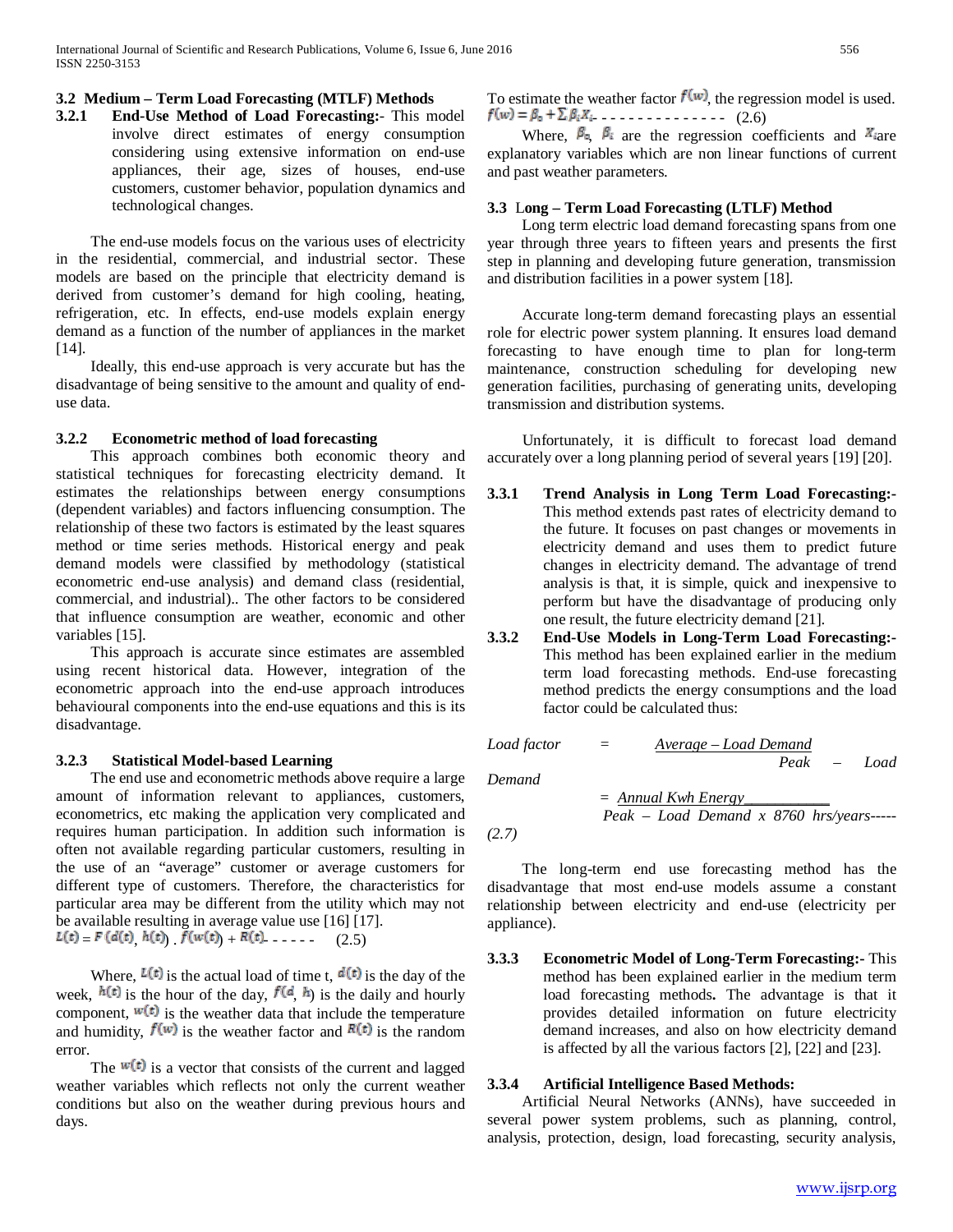International Journal of Scientific and Research Publications, Volume 6, Issue 6, June 2016 557 ISSN 2250-3153

and fault diagnosis. The ANNs ability in mapping complex nonlinear relationships is responsible for the growing number of its application to load forecasting [24] [25].

 The design of neural network architecture involves decision making on type, size, and number of neural networks being used [26].

The result of output ANNs is -------------------------(2.7)

Where  $= 1, 2$  ----------- n,  $\mathbb{K}_i$  is input,  $\mathbb{K}_i$ is weight of network, and  $\mathbb{F}_{\xi}$  is one of the ANNs output

**3.3.5 Wavelet Networks:-** This wavelet theory provides powerful and flexible tool to decompose load data into different frequency components, making it possible to analyze the characteristics of each component and improve forecasting accuracy. Wavelet packet analysis is the extension of wavelet analysis and it has better frequency resolution [27], it utilizes the periodicities of past load demand data.



*Fig. 1: Schematic diagram of Wavelet Network*

 For accurate forecast to be in place, the wavelet network must:

- 1. Select proper wavelet function for load forecasting.
- 2. Avoid border distortion during wavelet transform.

 It has the advantage of not spanning inputs and has better accuracy of model than multilayer neural networks. It overcomes the shortcoming of single train set of fuzzy rules and therefore improves effectively the forecast accuracy and speed [28]. Also it overcomes the shortcoming of single train set of ANNs and hence improves effectively the forecast accuracy and speed [28].

#### **3.3.6 Genetic Algorithms: Long-Term Load Forecasting**

 Genetic Algorithms (GAS) as robust stochastic search algorithm have been successfully applied in various areas such as, load flow problems, fault detection, stability analysis, economic dispatch, power system control and Successful load demand forecasting with a low error rate [29] [30].

 Some of the attractive features of GAs are, learning, generic code structure, optimality of the solutions and advanced operators. The GAs approach presented is employed to find the optimum values of the state vector that minimizes the absolutes summation of the forecasting error r (t). in order to emphasize the "best" string and speed up convergence of the iteration procedure, fitness is normalized into range between Q and I. The fitness function (ff) adopted is [30]

$$
ff = \frac{1}{1 + k \sum_{k=1}^{m} |r(t)| \cdot \dots \cdot (2.9)}
$$

*Where,*  $\bar{k}$  is a scaling constant (for example,  $\bar{k}$  = 0.0001) others to be selected are site of population, probability of cross over and probability of mutation.

 $\vec{r}(t)$  is the error vector associated with, With  $\vec{r}(t)$ , we can calculate the load demand forecasting by the following equation;<br> $B(f)$ 

$$
P(\mathbf{t}) = a_0 + \sum_{i=1}^{n} a_i \mathbf{t}^2 + r(\mathbf{t}) \dots (2.10)
$$

Where  $\mathbf{F}(\mathbf{t})$  is the Peak load demand of time  $\mathbf{t}$ ,  $\mathbf{a}_1$ ,  $\mathbf{a}_2$  are regression coefficients relating the load demand  $\mathbf{F(t)}$  to the time  $\mathbf{t}$ ,  $\mathbf{r}(t)$  is the residual load at year  $(t)$ 

**3.3.7 Support Vector Machine (SVM) Long-Term Load Forecasting Method:-** it is a useful technique for data classification in load forecasting. it has a challenging task because of the complex relationships between load and factors affecting load[31]. SVMs have been extended to solve non linear regression estimation problems [32].

 The support vector machine (SVM) through the superior performance of Recurrent support vector Machine with genetic algorithms model has non-linear mapping capabilities and can more easily capture electricity load data patterns than can the ANN and regression models and improves the generalization performance compared to the ANN and regression models.



*Fig. 2: Architecture of SVMG.*

**3.3.8 Fuzzy Logic Model of Long-Term Load Forecasting Method**:- is a rule based systems in which a set of fuzzy rules represents a control decision mechanism to adjust the effects of certain stimulus such as load data. [33]. The fuzzy logic model provides an algorithm, which can convert the linguistic strategy based on expert knowledge into an automatic strategy. The fuzzy rule base is composed of some rules generated from the analysis of the historical load data [32].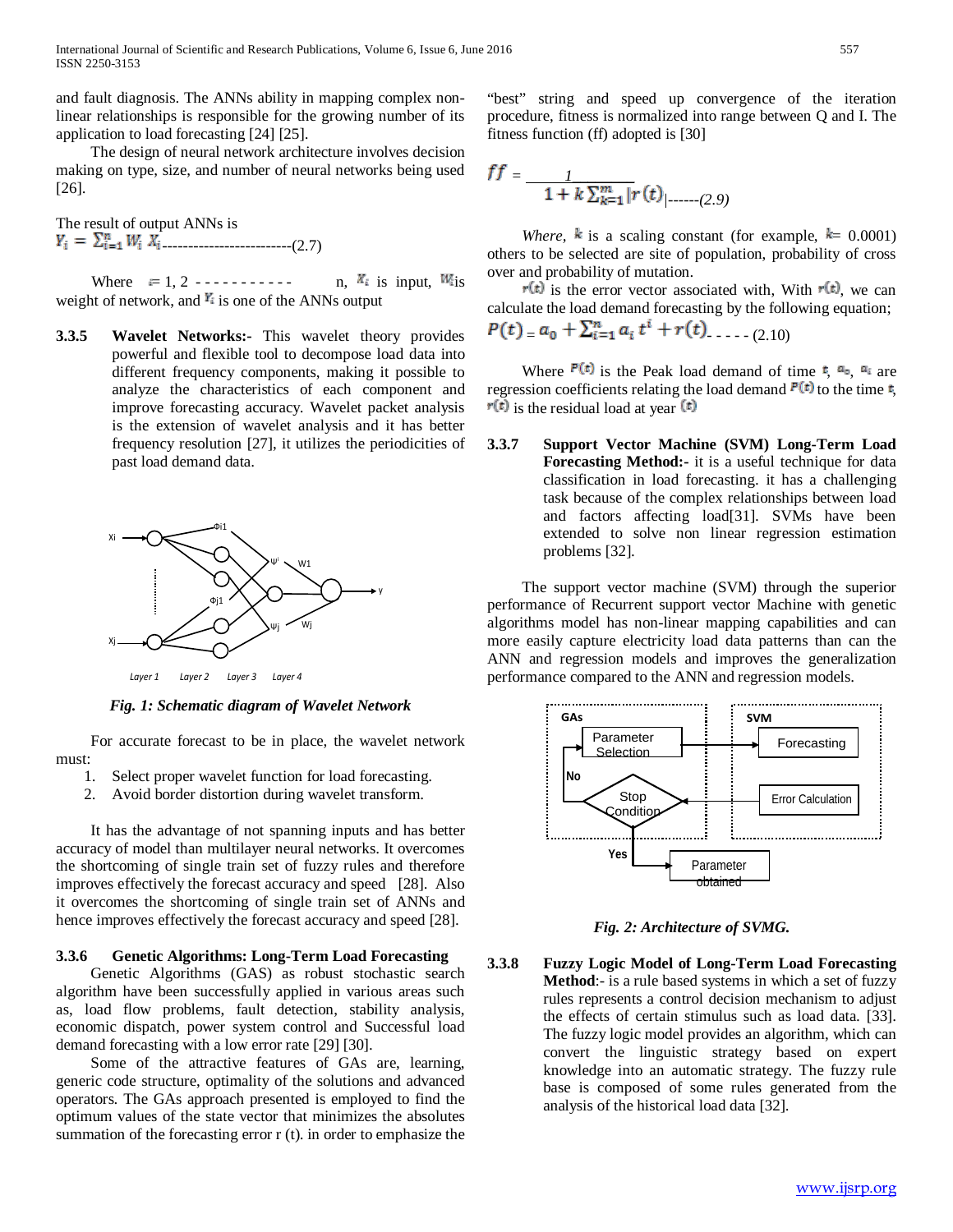

*Fig. 3: Block diagram of the Fuzzy logic system*

 One of the applications of the fuzzy rules is an approach based on a hybrid fuzzy – neural technique which combines artificial neural network (ANN) and Fuzzy logic modeling for long-term industrial load forecasting in electrical power system. The strength of this hybrid technique lies in its ability to reduce appreciably computational time and its comparable accuracy with other modern methods[32].



*Fig. 4: Structure of ANN and Fuzzy based used*

**3.3.9 Expert System Method of Long-Term Load Forecasting:-** It is a classical forecasting method, a long-term forecasting strategies using a knowledge – based expert system is applied to obtain the long-term load demand forecast, for typical fast growing utility as well as normal developing system [34]. The proposed expert system is applied successfully to forecasting for yearly peak load, for normal and fast developing power systems, it considers the influence of both history and future uncertain factors. Since the expert system is very flexible in updating the forecasting methods and heuristic rules, it is expected that the expert system can serve as a variable assistant to system planning in performing their annual load forecasting duties and also serve as a valuable assistant for training purpose [34].



*Fig. 5: Structure of Expert System Method*

## IV. NEW FORECASTING METHODS AND THEIR CONTRASTING FEATURES

 Several statistical and artificial intelligence techniques have discussed earlier in this paper and also its development for short, medium and long term electrical load forecasting, the accuracy of the load forecasting could be improved if one would study these statistical models and develop mathematical theory that explains the convergence of the algorithms. There is no single model or algorithms that is superior for all utilities company, a better investigation on the boundaries, and the application of the developed models and algorithms must be earned out carefully. The utility Company service areas vary differently for the industrial commercial and residential customers, they also vary in geographic, climatologic, economic and social characteristics.

 Selecting the most suitable algorithm by a utility can be done by testing the algorithms on real data. In fact, some utility companies use several load forecasting methods in parallel. As far as we know, nothing is known on a priority conditions that could detect which forecasting method is more suitable for a given load area. An important question is to investigate the sensitivity of the load forecasting algorithms and models to the number of customers, characteristics of the area, energy prices, and other factors.

 In the short term forecasting weather seen to be the major factor that affect and influence load so the better method for forecasting in the short term of all the methods that would mentioned early to use the forecasted weather. Scenario as input in the recent development in the short term is the ensemble approach which consist of computing multiple forecast. Instead of using the single weather forecast which might not give the accurate result, the weather ensemble predictions can be used as multiple inputs for load forecasts.

 While in the long term forecasting the various method mentioned early has their better advantage like the wavelet network.

 The Genetic Algorithm (GA) for forecasting results to be the best by researchers because of its numerical optimization technique which indicates that the GA approach is quite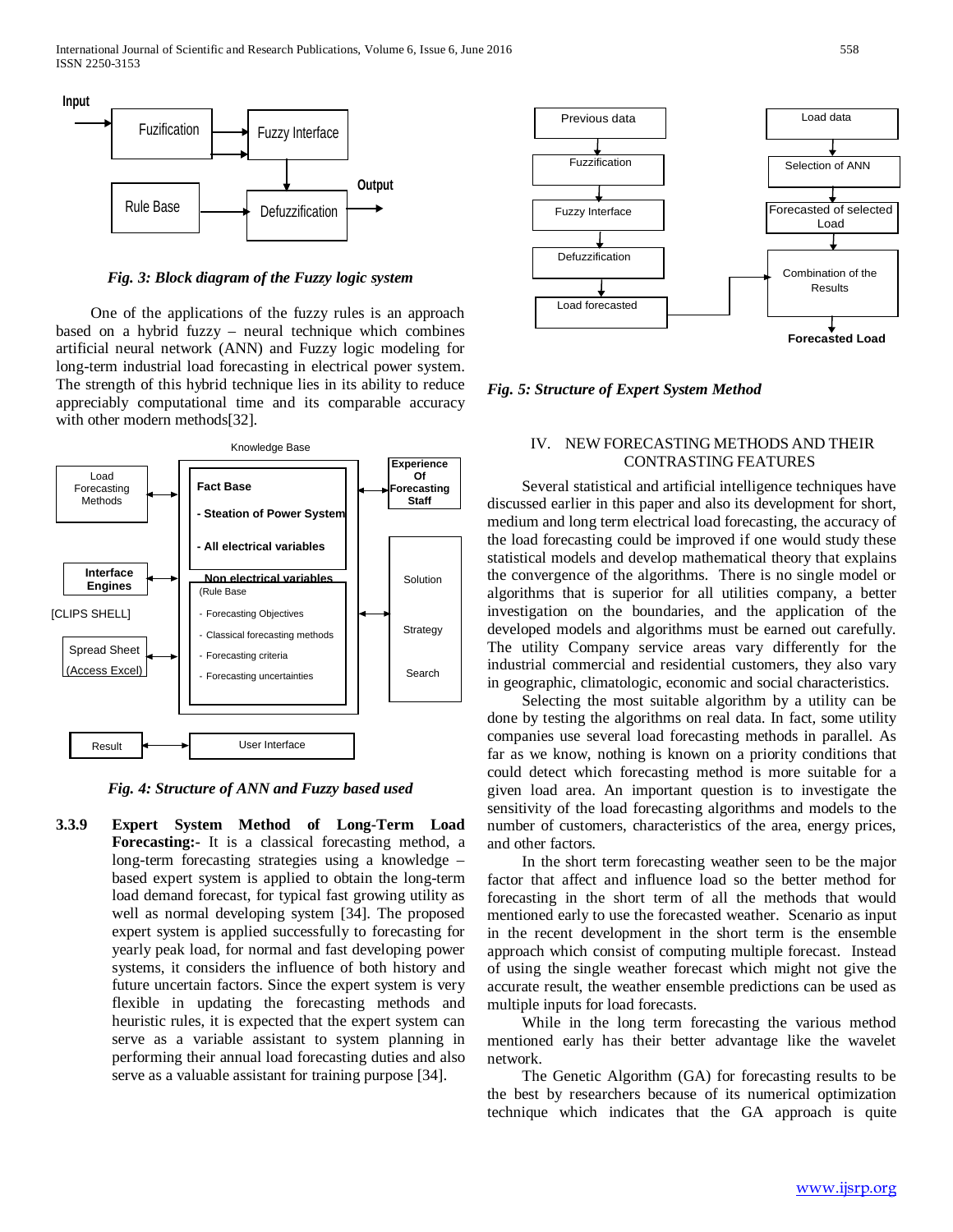promising and deserves serious attention of it's robustness and suitability for parallel implementation.

 Fuzzy system as another method is normally to replace a skilled human operator with a fuzzy rule-based system. One of the applications of the fuzzy rules is to combine them with neural network to train ANN and have a better load demand forecasting.

 While expert system, we can use traditional methods to forecast the peak load forecasting. The expert system is very flexible in updating the forecasting methods and heuristic rules, it is expected that the expert system can serve as a valuable assistant to system planners in performing their annual load forecasting duties.

 Now there is a new method for forecasting future load without restriction to term length either 6long, medium or short and it's the based on the principles of time series and it's the time series segmentation and decomposition. It has some additional statistical analysis which follow with the aid to the decision making based on the adopted forecasts such as probability plots [3]. This method can be shown in the diagram below:



*Fig. 6: Flowchart for the time series segmentation and decomposition method*

#### V. CONCLUSION

 Various method of load forecasting in the various terms (short, medium, long) were presented and it was discovered that there is no suitable method that supersedes the other in getting the best result of the forecasting. In order to get a more accurate result in load forecasting we need to study the load carefully to get the optimal result and know which statistical or/and artificial intelligence technique that should be used for electrical load forecasting. It is very important for electrical utility companies to get the accurate load forecasting that would be used in their competitive environment created by the electrical industry deregulation.

#### **REFERENCES**

- [1] W. Lee and R. Julio. Electric Load Forecasting, 2nd Edition, Raleigh, North Carolina Quata Technology, 2000.
- [2] E. A. Feinberg and D. Genethliou. Load forecasting Applied Mathematics for restructured electric power system, optimization, control and computational intelligence, Chapter 12, pp. 269-285, 2005.
- [3] E. Almeshaici, H. Soltan. A methodology for electric power load forecasting, 2011.
- [4] H. L. Willis. Spatial Electric Load forecasting, Marcel Dekker, New York 1996.
- [5] R. F. Engle, C. Mustafa and J. Rice. Modeling Peak Electricity Demand, Journal of forecasting, 231 – 251, 1992.
- [6] J. Y. Fan and J. D. McDonald. A real time implementation of short-term load forecasting for distribution power systems. IEEE Transactions on power system 9:988-994 1994.
- [7] E. A. Feinberg and D. Genethlion. Appled Mathematics for Power System, State University of New York: Stony Brook. 1975.
- [8] A. D. Papa Lexopoulous, S. Hao and T. M. Peng. An implementation of the Neural Network Based Load forecasting Model for the Electrical system. IEEE Transaction on Power System, 9; 19-50, 1994.
- [9] S. J. Kiarizis and A. G. Bakirtizis. A. fuzzy Expert System for Peak load forecasting, Application to the Greek Power System. Proceedings of the 10th Mediteranean Electrochemical conference, 3:1097-1100, 2000.
- [10] V. N. Vapnik. The Nature of statistical leaning Theory, New York, Spring Verga, 1995.
- [11] H. Chen, C. A. Canizarus and A. Singh. ANN Based short term load forecasting in Electricity market. Proceedings of the IEEE Power Engineering Society Transmission and Distribution conference 2:411-414, 2001.
- [12] S. Rahman and O. Hazim. Load forecasting for multiple sites: Development of an Expert System Based Technique Electric Power System Reasons 39:161-169, 1990.
- [13] N. Christian and J. S. Taylor. An introduction to support vector machines and other kernel-based learning methods, Cambridge: Cambridge University Press, 2000.
- [14] S. C. W. Gelling. Demand Forecasting for Electric Utilities, the Fairmount Press, 1995.
- [15] E. O. George and C. E. Bunton. Review of Load forecasting methodologies, Lowa CARD; 1984
- [16] E. A. Feinberg; J. T. Hajagus, and D. Genethliou. Load Pocket Modeling. Proceedings of the 2nd IASTED. International Conference: Power and Energy Systems; 50-54, Crete, 2002.
- [17] E. A. Feinberg, J. T. Hajagus and D. Genethliou. Statistical Load Modeling. Proceedings of the 7th IASTED International Multi-Conference; Power and Energy Systems, 88-91, Palm Springs CA, 2003.
- [18] K. T. O. Darg and P. T. Onah. Aplication of Elman and Neural Wavelet Network to Long Term Load Forecasting, ISEE Journal Trace 3, Sec B. No. 20; 1-6, 2005.
- [19] A. M. Al-Hamidi and S. A. Sodiman. Long Term/Medium Term Correlation and annual growth; Electric Power System Research, Vol 74, No. 3, pp. 353-361, 2005.